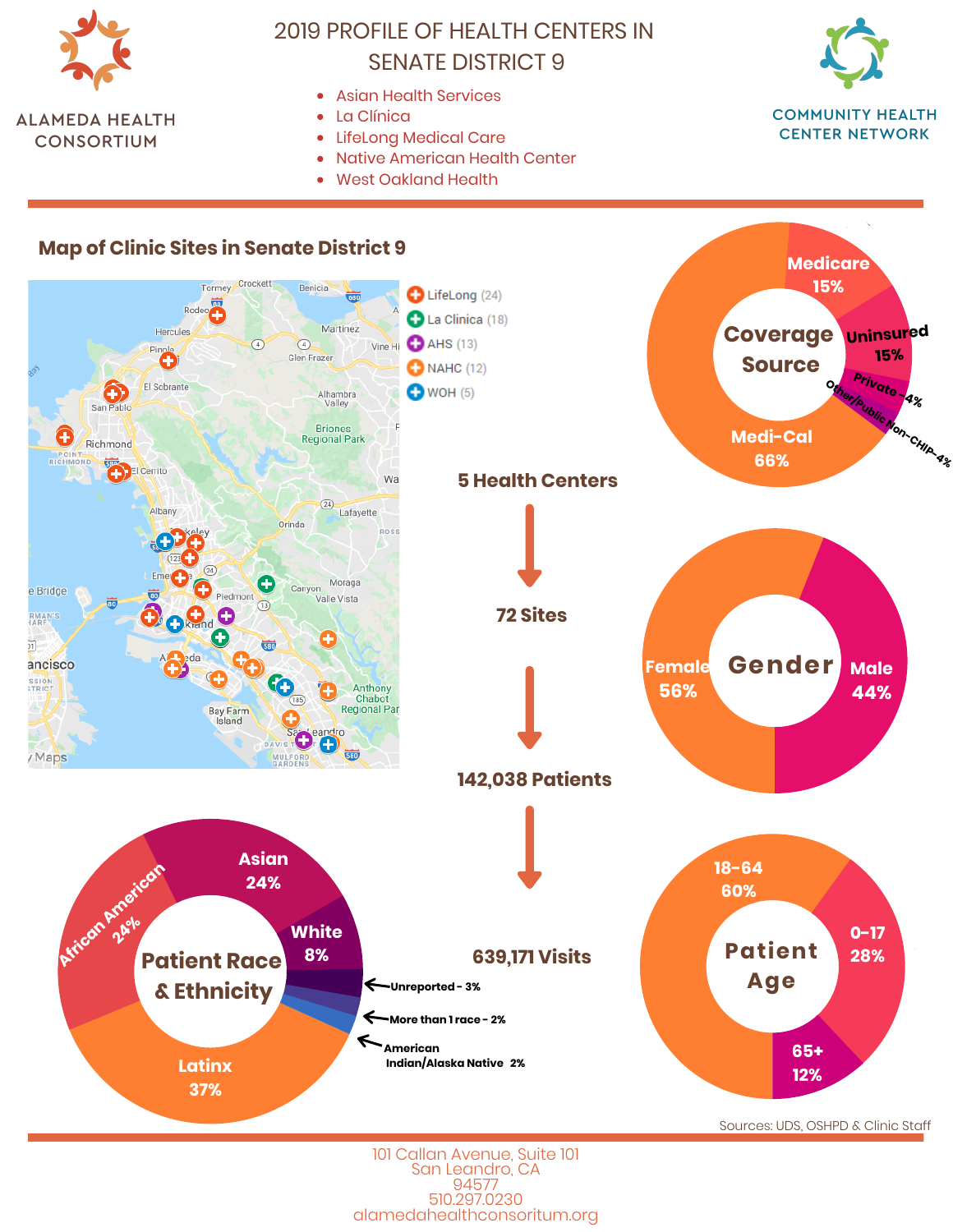



### Alameda Health Consortium

| <b>Member Locations</b>                                 | <b>Address</b>                          | City        | Zip   | <b>Type of Clinic</b>        |
|---------------------------------------------------------|-----------------------------------------|-------------|-------|------------------------------|
| <b>Asian Health Services</b>                            |                                         |             |       |                              |
| AHS Specialty Mental Health Services                    | 310 8th Street                          | Oakland     | 94607 | Behavioral Health/Education  |
| <b>ARC Clinic</b>                                       | 817 Harrison Street                     | Oakland     | 94607 | Urgent Care                  |
| Chenming & Margaret Hu Medical<br>Center                | 818 Webster Street                      | Oakland     | 94607 | Comprehensive Care           |
| College of Alameda Dental Clinic                        | 555 Ralph Appezzato<br>Memorial Parkway | Alameda     | 94501 | <b>School Dental</b>         |
| Frank Kiang Medical Center                              | 250 E. 18th Street                      | Oakland     | 94606 | Comprehensive Care           |
| Franklin Elementary                                     | 915 Foothill Blvd.                      | Oakland     | 94606 | School-Based Clinic          |
| Harry and Jeanette Weinberg Dental<br>& Wellness Clinic | 190 11th Street                         | Oakland     | 94607 | <b>Dental &amp; Wellness</b> |
| Lincoln Elementary                                      | 225 llth Street                         | Oakland     | 94606 | School-Based Clinic          |
| Main Dental Clinic                                      | 345 9th Street                          | Oakland     | 94607 | Dental                       |
| Rolland and Kathryn Lowe Medical<br>Center              | 835 Webster Street                      | Oakland     | 94607 | Comprehensive Care           |
| <b>Wildcats Clinic</b>                                  | 1023 MacArthur Blvd.                    | Oakland     | 94610 | School Medical and Dental    |
| Specialty Mental Health                                 | 433 Callan Avenue                       | San Leandro | 94577 | <b>Behavioral Health</b>     |
| <b>AHS Pediatrics</b>                                   | 101 Callan Avenue                       | San Leandro | 94577 | Pediatrics                   |
| La Clínica                                              |                                         |             |       |                              |
| La Clinica Del Sol                                      | 1501 Fruitvale Avenue                   | Oakland     | 94601 | <b>Behavioral Health</b>     |
| Cultura Y Bienestar                                     | 1415 Fruitvale Avenue                   | Oakland     | 94601 | <b>Behavioral Health</b>     |
| Fruitvale Dental                                        | 3050 East 16th Street                   | Oakland     | 94601 | Dental                       |
| Family Optical I                                        | 3060 E 9th Street, Suite B              | Oakland     | 94601 | Optometry                    |
| <b>Havenscourt Health Center</b>                        | 1390 66th Street                        | Oakland     | 94621 | School Health Center         |
| Hawthorne Elementary School-Based<br>Clinic             | 1700 28th Avenue                        | Oakland     | 94601 | <b>School Health Center</b>  |
| Community Health Education                              | 1537 Fruitvale Avenue                   | Oakland     | 94601 | <b>Health Education</b>      |
| Roosevelt Health Center                                 | 1926 E. 19th Street                     | Oakland     | 94606 | <b>School Health Center</b>  |
| San Antonio Neighborhood Health<br>Center               | 1030 International Blvd                 | Oakland     | 94606 | <b>School Health Center</b>  |
| Fruitvale WIC                                           | 1450 Fruitvale Avenue, Suite B          | Oakland     | 94601 | <b>WIC</b>                   |
| Youth Heart Health Center                               | 286 E 10th Street                       | Oakland     | 94606 | <b>School Health Center</b>  |

## Working Together for the Health of Our Communities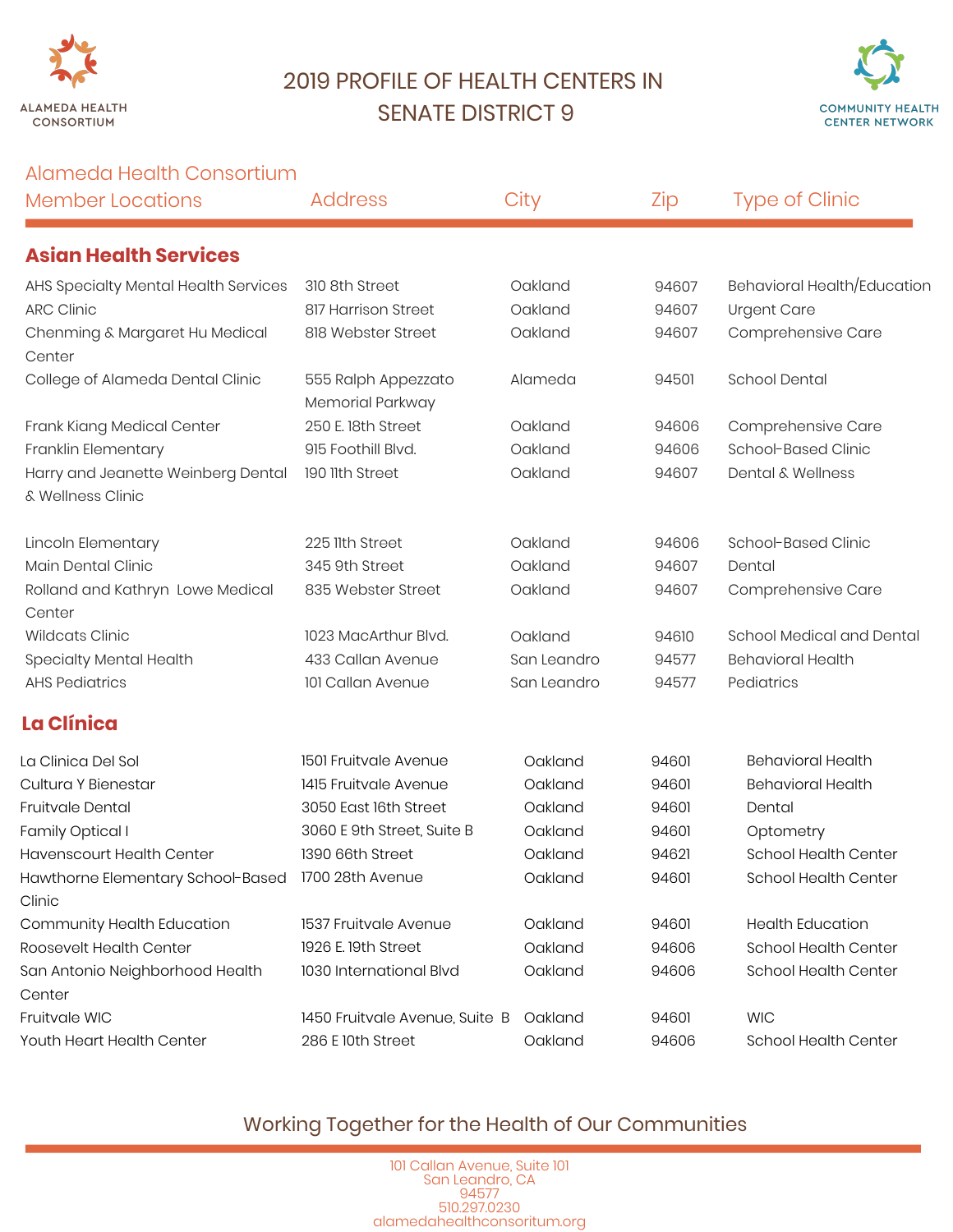



Alameda Health Consortium

| <b>Member Locations</b>             | <b>Address</b>                 | City       | Zip   | <b>Type of Clinic</b>              |
|-------------------------------------|--------------------------------|------------|-------|------------------------------------|
| La Clínica cont.                    |                                |            |       |                                    |
| <b>Tiger Health Clinic</b>          | 4610 Foothill Blvd             | Oakland    | 94601 | <b>School Health Center</b>        |
| La Clinica Dental at                | 4881 Telegraph Avenue          | Oakland    | 94609 | Dental                             |
| Children's Hospital Oakland         |                                |            |       |                                    |
| Techniclinic                        | 4351 Broadway                  | Oakland    | 94611 | School Health Center               |
| Clinica Alta Vista                  | 1515 Fruitvale Ave             | Oakland    | 94601 | Comprehensive Care                 |
| Fruitvale Village                   | 3451 E 12th Street             | Oakland    | 94601 | Comprehensive Care                 |
| Julian R. Davis Pediatrics          | 5461 Foothill Boulevard        | Oakland    | 94601 | Pediatrics                         |
| TRUCHA (Together Reaching           | 1531 Fruitvale Avenus          | Oakland    | 94601 | <b>HIV Prevention/Care</b>         |
| Users Combating HIV & AIDS          |                                |            |       |                                    |
| <b>LifeLong Medical Care</b>        |                                |            |       |                                    |
| Ashby Center                        | 3075 Adeline Street            | Berkeley   | 94703 | Comprehensive Care                 |
| Berkeley Primary Care Access Clinic | 2001 Dwight Way                | Berkeley   | 94704 | <b>Urgent Care</b>                 |
| Downtown Oakland Health Center      | 616 16th Street                | Oakland    | 94612 | Comprehensive Adult Care           |
| East Oakland Health Center          | 10700 MacArthur Blvd.          | Oakland    | 94605 | Comprehensive Adult Care           |
| <b>Eastmont Health Center</b>       | 7200 Bancroft                  | Oakland    | 94605 | Comprehensive Adult Care           |
| Elmhurst Community Prep             | 1800 98th Avenue, Bld. 103     | Oakland    | 94603 | <b>School Health Center</b>        |
| Emeryville Health Center            | 4727 San Pablo Ave., Room B214 | Emeryville | 94608 | School Health Center               |
| <b>Howard Daniel Health Center</b>  | 9933 MacArthur Blvd            | Oakland    | 94605 | Comprehensive Care                 |
| Lenoir Health Center                | 2940 Summit Street, #1B        | Oakland    | 94609 | Pediatric Care                     |
| Lifelong Dental Care                | 1860 Alcatraz Avenue           | Berkeley   | 94703 | Dental                             |
| Over 60 Health Center               | 3260 Sacramento Street         | Berkeley   | 94702 | Comprehensive Care                 |
| Rosa Parks Elementary               | 920 Allston Way                | Berkeley   | 94710 | School Behavioral Health<br>Center |
| West Berkeley Health Center         | 837 Addison Street             | Berkeley   | 94710 | Comprehensive Care                 |
| West Oakland Middle School          | 991 14th Street, Bld. H        | Oakland    | 94607 | School Health Center               |
| San Pablo Urgent Care               | 2023 Vale Road                 | San Pablo  | 94806 | <b>Urgent Care</b>                 |
| Brazelle H. Carter Center           | 2600 McDonald Ave.             | Richmond   | 94804 | Comprehensive Care                 |
| <b>Brookside Dental</b>             | 2023 Vale Road                 | San Pablo  | 94806 | Dental                             |
| Brookside San Pablo                 | 2023 Vale Road                 | San Pablo  | 94806 | <b>Urgent Care</b>                 |
| <b>Brookside Health Center</b>      | 1030 Nevin Avenue              | Richmond   | 94804 | Comprehensive Care                 |
| <b>TRUST Clinic</b>                 | 38614th Street                 | Oakland    | 94612 | Comprehensive Care                 |
| William Jenkins Health Center       | 150 Harbour Way                | Richmond   | 94801 | Pediatric Care                     |
| William Jenkins Health Center       | 150 Harbour Way                | Richmond   | 94801 | Dental                             |
| Pinole Urgent Care                  | 806 San Pablo Avenue           | Pinole     | 94564 | <b>Urgent Care</b>                 |
| Rodeo Health Center                 | 25 California Street           | Rodeo      | 94572 | Comprehensive Care                 |

### Working Together for the Health of Our Communities